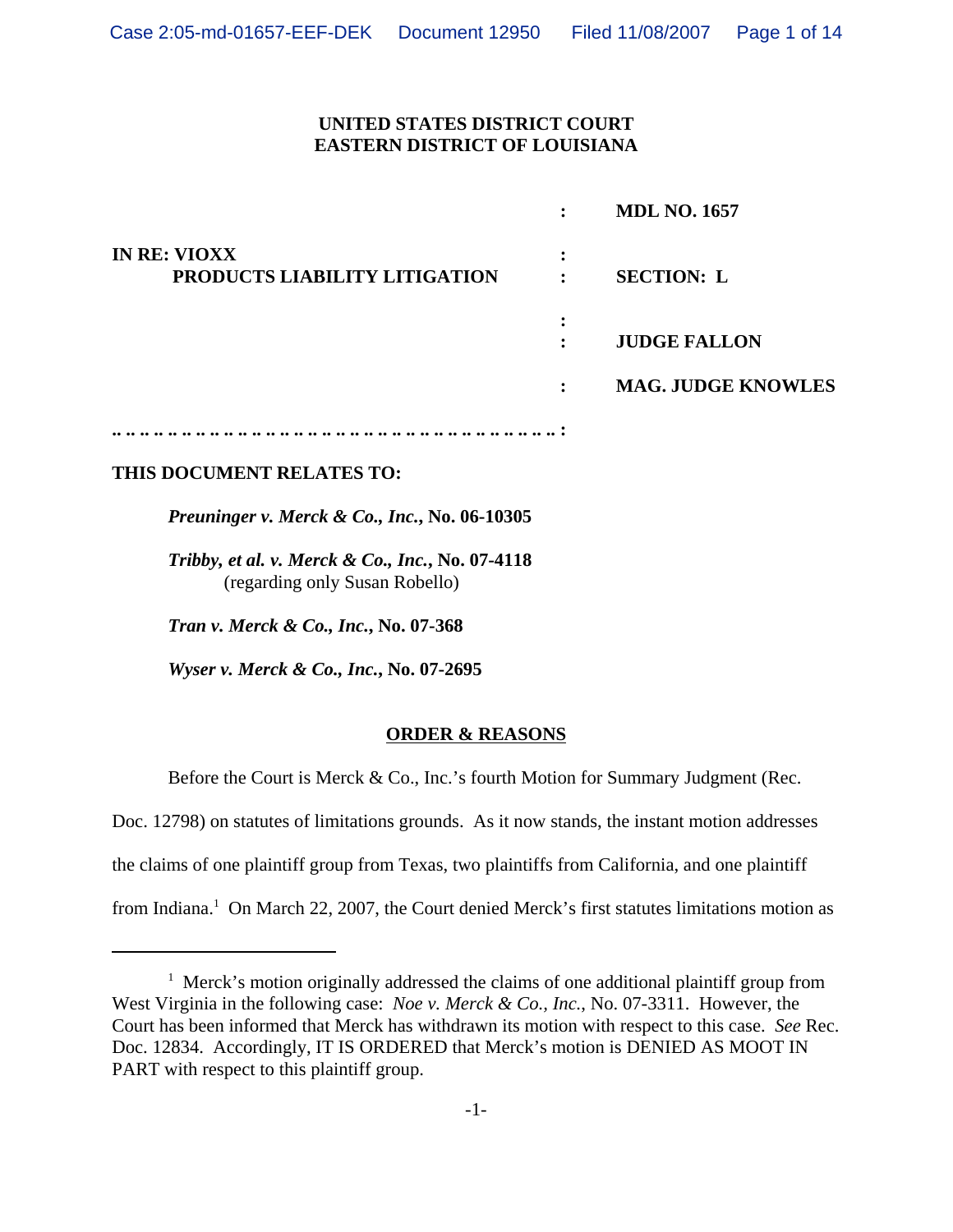premature. *See In re Vioxx Prods. Liab. Litig.*, 478 F. Supp. 2d 897 (E.D. La. 2007). But earlier today, the Court revisited these issues and granted in part Merck's second statutes of limitations motion, finding that a number of plaintiffs' claims were untimely under Pennsylvania, Puerto Rico, and Illinois law. *See In re Vioxx Prods. Liab. Litig.*, \_\_\_ F. Supp. 2d \_\_\_, slip op. (E.D. La. Nov. 8, 2007). To avoid repetition, the Court will assume familiarity with these prior decisions, and with the factual and legal background therein, and proceed directly to a discussion of the instant motion.

### **I. PRESENT MOTION**

On October 29, 2007, Merck filed the instant motion for summary judgment on statutes of limitations grounds in several individual cases. A brief summary of the facts of each case that remains subject to the motion follows:

- *•* **Texas:** Donald and Flora Preuninger reside in Texas. Mr. Preuninger began using Vioxx in April 2000 and allegedly suffered a heart attack on May 29, 2000, which led to a subsequent hemorrhagic stroke. Their case was filed on October 3, 2006 in the United States District Court for the Southern District of Texas and was subsequently transferred into this MDL and assigned the following case number in this District: *Preuninger v. Merck & Co., Inc.*, No. 06-10305.
- **California:** Susan Robello and Viet Tran reside in California. Susan Robello alleges that her husband Lawrence Robello suffered a fatal heart attack on March 8, 2005 as a result of taking Vioxx. Her claims were filed in this Court on August 15, 2007 as part of *Tribby, et al. v. Merck & Co., Inc.*, No. 07-4118. Viet Tran began using Vioxx in 2001 and allegedly suffered a "heart condition" from 2002

-2-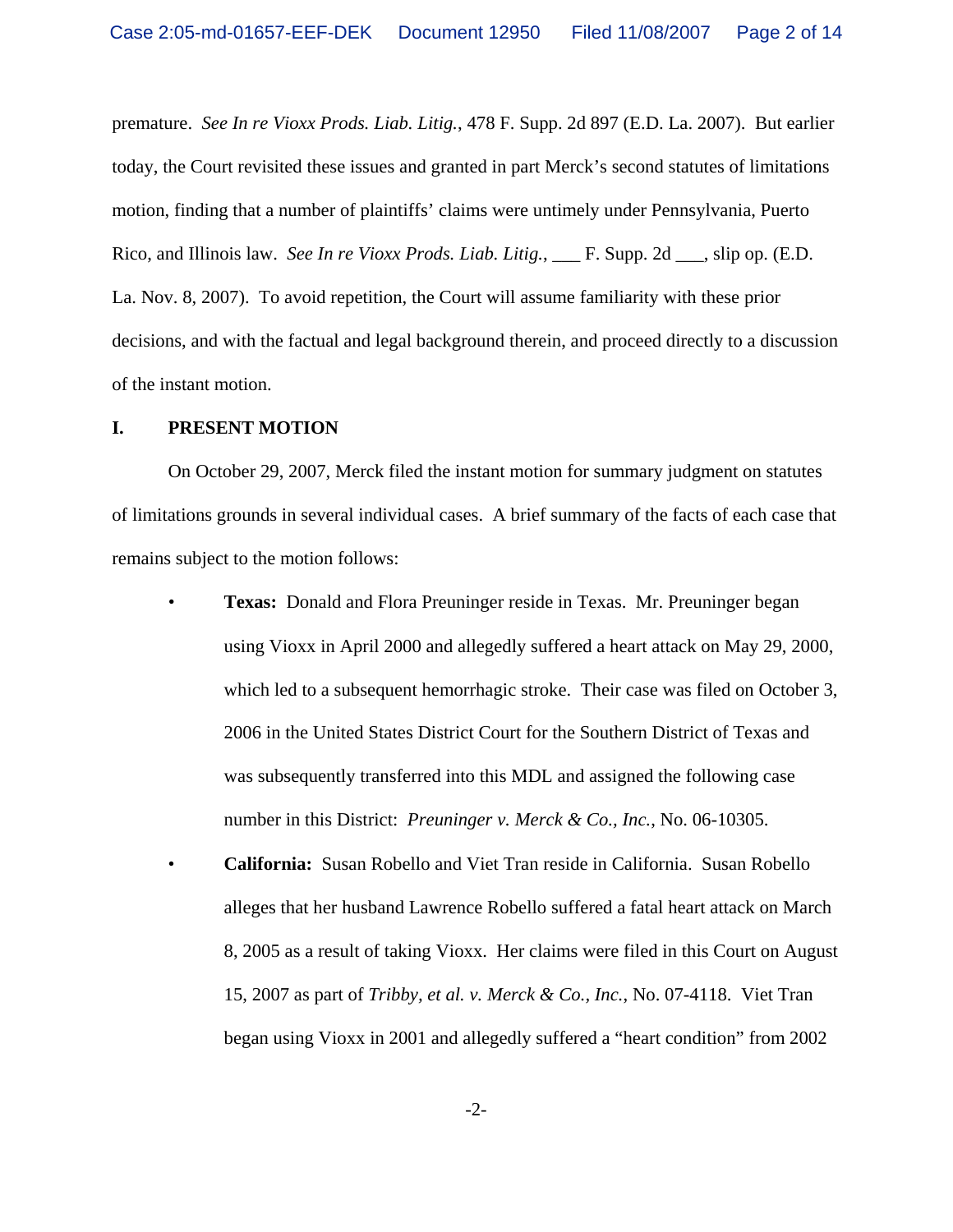to 2004. His case was filed on October 4, 2006 in California state court and was subsequently removed and transferred into this MDL and assigned the following case number in this District: *Tran v. Merck & Co., Inc.*, No. 07-368.

• **Indiana:** David Wyser resides in Indiana. He began using Vioxx in June or July 2003 and allegedly suffered a heart attack on July 28, 2003. His case was filed on March 16, 2007 in the United States District Court for the Southern District of Indiana and was subsequently transferred into this MDL and assigned the following case number in this District: *Wyser v. Merck & Co., Inc.*, No. 07-  $2695.<sup>2</sup>$ 

Merck argues that the bulk of these plaintiffs' claims are time-barred pursuant to any conceivably applicable statutes of limitations and, therefore, that it is entitled to summary judgment. More specifically, Merck contends that at the very latest, the various limitations periods began to run on September 30, 2004 when Vioxx was withdrawn from the market, and that the plaintiffs are not entitled to any form of tolling beyond this date under the relevant state laws. Merck also argues that, although timely, the remainder of the plaintiffs' claims fail as a matter of law for various reasons.

Re-urging the arguments it made in opposition to Merck's first statutes of limitations motion, the Plaintiffs' Steering Committee argues that the plaintiffs' claims are timely based on a combination of the discovery rule and the fraudulent concealment doctrine (both of which may

<sup>&</sup>lt;sup>2</sup> This summary of the usage and injury information for each of the plaintiffs is based on both allegations in their complaints and answers they provided on the Plaintiff Profile Form, as required by Pretrial Order No. 18C. The complaints and profile forms for these plaintiffs are attached to Merck's instant motion as exhibits 31 through 38.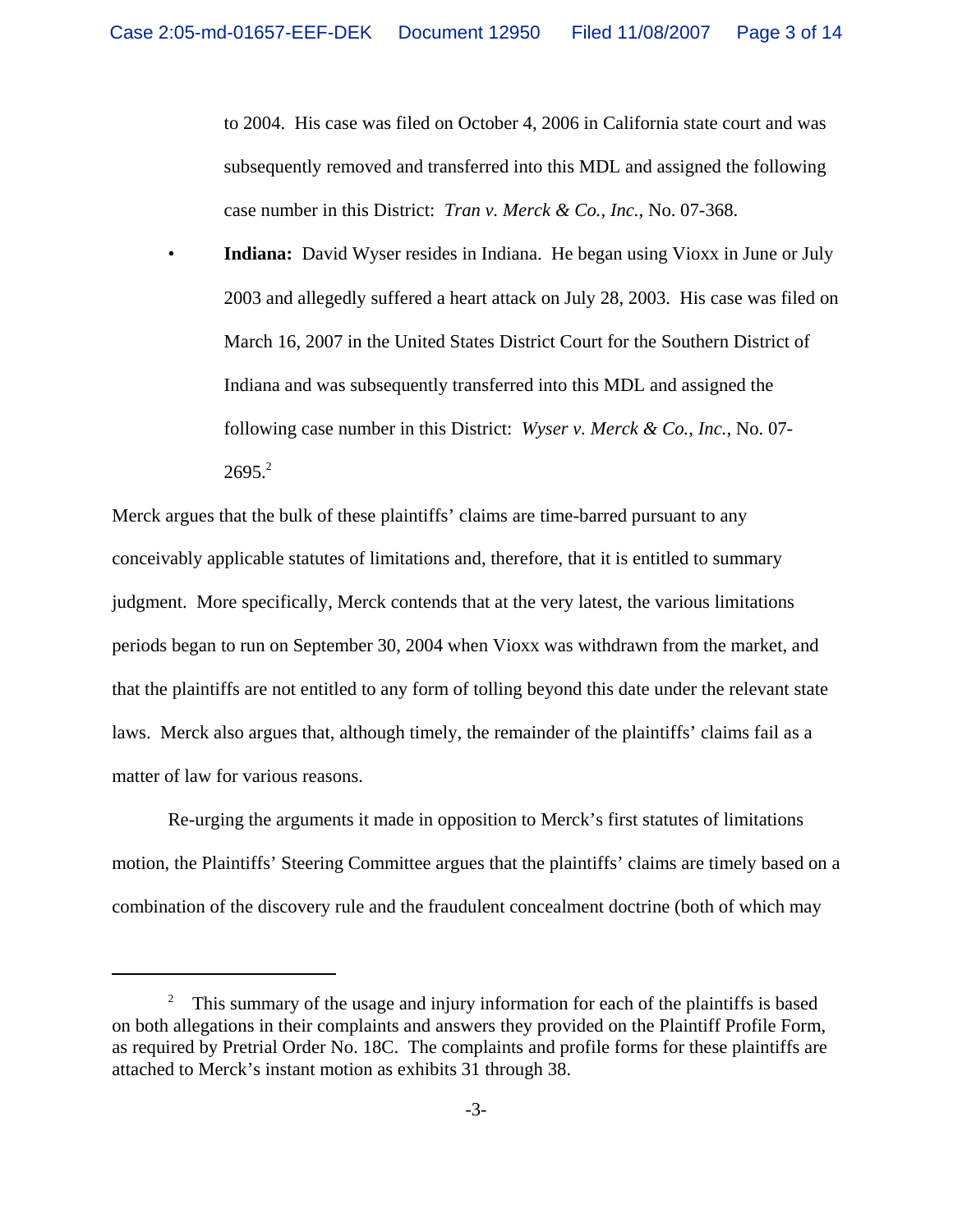delay the running of limitations periods) and tolling of the applicable limitations periods under the doctrine announced in *American Pipe & Construction Co. v. Utah*, 414 U.S. 538 (1974). *See* Rec. Docs. 12846 & 9548. Additionally, the Court has also received timely case-specific oppositions from the Texas plaintiffs and from the Indiana plaintiff. *See* Rec. Docs. 12908 & 12923. The Court will address the case-specific arguments below during its discussions of the relevant state law.<sup>3</sup>

### **II. LAW & ANALYSIS**

The analytical framework for addressing the instant motion is essentially identical to that set forth in the Court's previous statutes of limitations decision in this MDL. *See In re Vioxx Prods. Liab. Litig.*, 478 F. Supp. 2d 897, 902 (E.D. La. 2007). As stated in that opinion, the Court must first determine which state's choice-of-law rules to apply in these cases. Then, pursuant to those rules, it must choose the applicable statutes of limitations. Lastly, the Court must determine when each limitations period began to run and whether or not the applicable statutes of limitations have been tolled, either by the pendency of class actions or otherwise. Merck will be entitled to summary judgment only if the Court can determine that the applicable limitations periods expired prior to the filing of the plaintiffs' respective claims.

#### **A. Texas Plaintiffs**

The Texas plaintiffs identified in the instant motion filed their claims in the United States District Court for the Southern District of Texas on October 3, 2006 and their case was subsequently transferred into this MDL pursuant to 28 U.S.C. § 1407. Specifically, the

<sup>&</sup>lt;sup>3</sup> Pursuant to the order of the Court, all oppositions to Merck's motion were to be filed no later than November 7, 2007. *See* Rec. Doc. 12823. However, the California plaintiffs have not formally filed case-specific oppositions.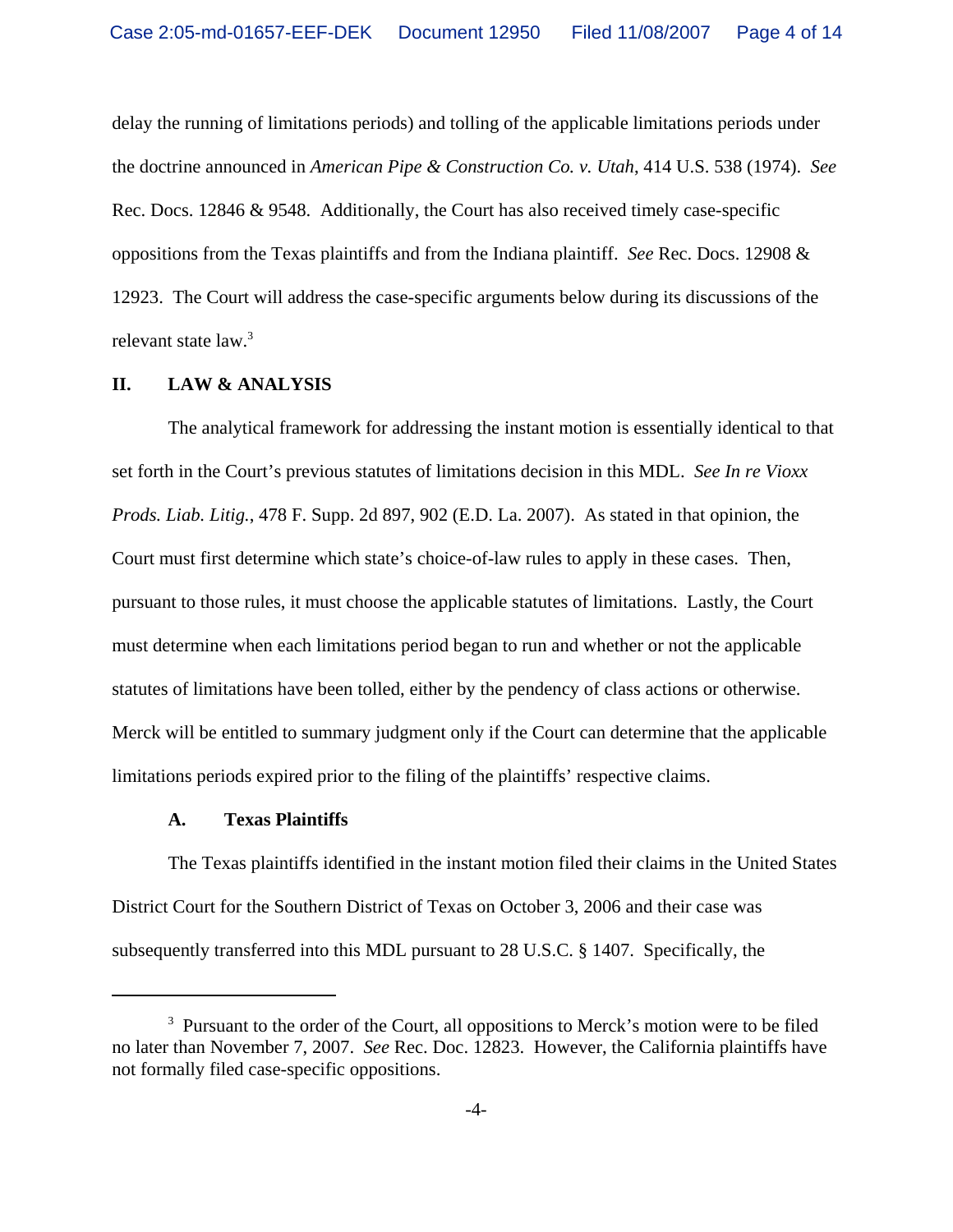Preuningers assert claims for strict liability (Count I), failure to warn (Count II), breach of warranty of merchantability (Count III), negligence (Count IV), wantonness (Count V), and fraud–misrepresentation–suppression (Count VI). In these circumstances, the Court will apply Texas's choice-of-law rules to select the applicable statutes of limitations. *See Ferens v. John Deere Co.*, 494 U.S. 516, 524 (1990). Texas's choice-of-law rules dictate that Texas's statutes of limitations apply in this case. *See State of California v. Copus* , 309 S.W.2d 227, 230 (Tex. 1958).

Texas employs a two-year limitations period for personal injury claims. *See* Tex. Civ. Prac. & Rem. Code Ann. § 16.003(a). Texas's discovery rule provides that this limitations period commences when "a plaintiff knows or, through the exercise of reasonable care and diligence, should have known of the wrongful act and resulting injury." *Childs v. Haussecker*, 974 S.W.2d 31, 37 (Tex. 1998) (internal quotation omitted). Moreover, where a defendant "fraudulently conceals the existence of a cause of action from the party to whom it belongs, the defendant is estopped from relying on the defense of limitations until the party learns of the right of action or should have learned thereof through the exercise of reasonable diligence." *Borderlon v. Peck*, 661 S.W.2d 907, 908 (Tex. 1983).

Applying these principles to the plaintiffs' strict liability and negligence claims in Counts I, II, IV, and V, and drawing all justifiable inferences in their favor, the Court finds that, at the very latest, Texas's two-year statute of limitations began to run on September 30, 2004. Both the national and local media coverage of the withdrawal of Vioxx from the market were sufficient to put the plaintiffs on notice of a potential link between Mr. Preuninger's alleged injuries and the use of Vioxx. *See, e.g., Hues v. Warren Petroleum Co.*, 814 S.W.2d 526, 529

-5-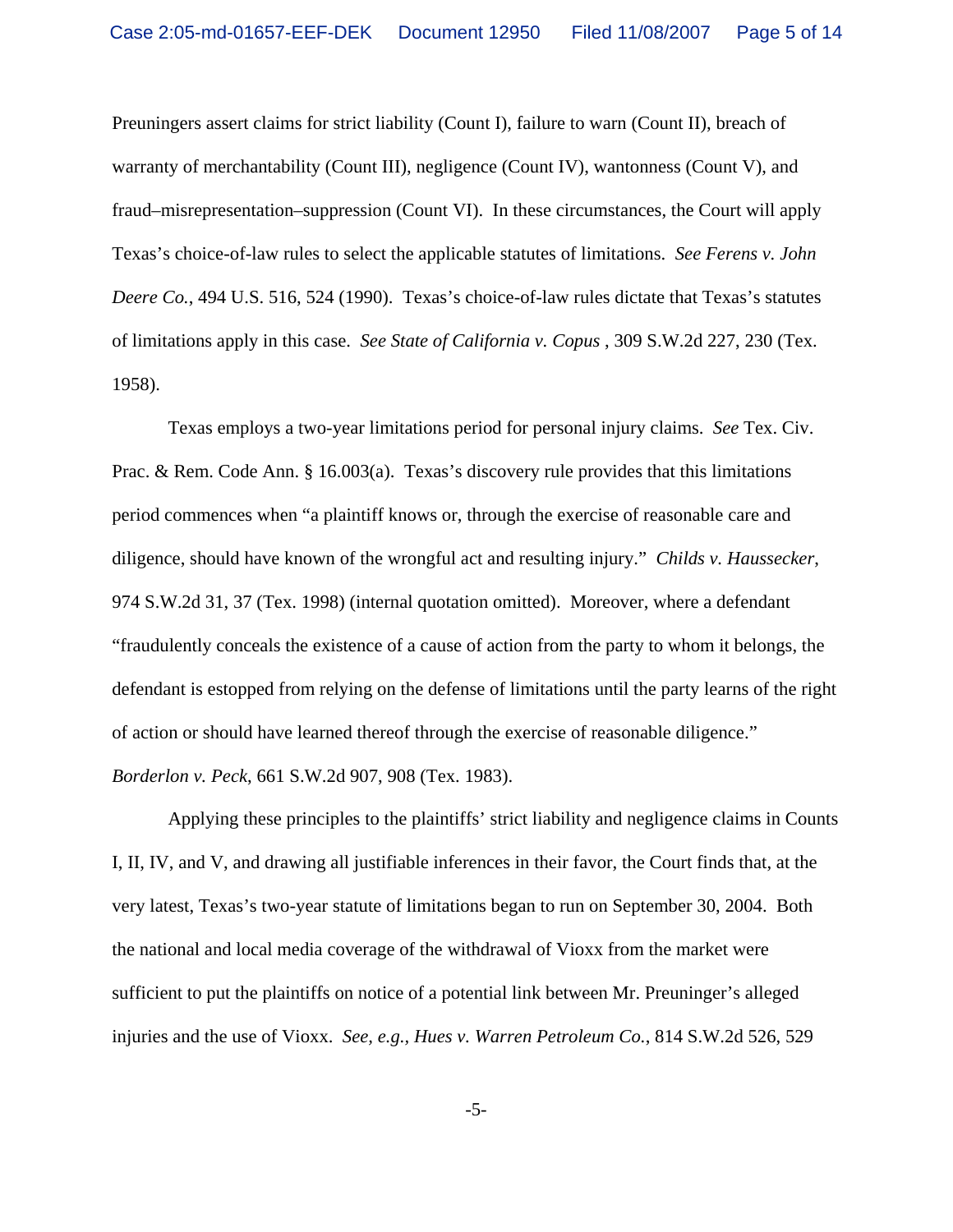(Tex. Ct. App. 1991) (noting that extensive newspaper coverage of a gas leak contributed to the triggering of Texas's limitations period).<sup>4</sup> By waiting until October 3, 2006 to file suit, more than two years after the withdrawal of Vioxx from the market, the plaintiffs cannot be said to have acted diligently. Accordingly, the plaintiffs' strict liability and negligence claims in Counts I, II, IV, and V are time-barred under Texas law.<sup>5</sup>

The plaintiffs' warranty claim in Count III is subject to a four-year statute of limitations under Texas law. *See* Tex. Bus. & Comm. Code Ann. § 2.725. Such claims accrue "when the breach occurs, [that is, when tender of delivery is made,] regardless of the aggrieved party's lack of knowledge of the breach." *Id.* Because Mr. Preuninger began using Vioxx in April 2000, the plaintiffs' warranty claim became stale in April 2004, more than two years before they filed suit. *See, e.g., Safeway Stores, Inc. v. Certainteed Corp.*, 710 S.W.2d 544, 547 (Tex. 1986).

<sup>&</sup>lt;sup>4</sup> The Court has previously discussed the "avalanche of media coverage" following the withdrawal of Vioxx from the market. *See In re Vioxx Prods. Liab. Litig.*, \_\_\_ F. Supp. 2d \_\_\_, slip op. (E.D. La. Nov. 8, 2007). This coverage penetrated into Texas as well. *See, e.g.*, Laura Beil, *Vioxx Recall Has Millions Wondering What To Do*, Dallas Morning News, Oct. 1, 2004, at 1A; Gina Kolata, *Merck Pulls Vioxx, Noting Health Risks*, Houston Chronicle, Oct. 1, 2004, at A3; *Vioxx Users Take Note: Popular Pain Relief Drug Deemed Unsafe*, Austin American-Statesman, Oct. 1, 2004, at A1.

<sup>&</sup>lt;sup>5</sup> In their case-specific opposition, the plaintiffs contend for the first time that Mr. Preuninger's alleged mental and physical incapacity renders their claims timely. Attached to the plaintiffs' opposition is an affidavit from Mrs. Preuninger detailing the ways in which her husband has become dependent upon her following his injury. Texas law provides that "[i]f a person entitled to bring a personal action is under a legal disability when the cause of action accrues, the time of the disability is not included in a limitations period." Tex. Civ. Prac. & Rem. Code Ann. § 16.001(b). For purposes of the statute, "a person is under a legal disability if the person is . . . of unsound mind." *Id.* § 16.001(a); *see also Hargraves v. Armco Foods, Inc.*, 894 S.W.2d 546, 547 (Tex. App. 1995). However, the plaintiffs must "produce specific evidence," or "fact-based expert opinion" to the effect that Mr. Preuninger "did not have the mental capacity to pursue litigation for a definite period of time." *Grace v. Colorito*, 4 S.W.3d 765, 769 (Tex. App. 1999). The Court finds that the plaintiffs have failed to satisfy this burden and, therefore, that their claims are not saved by the unsound-mind exception.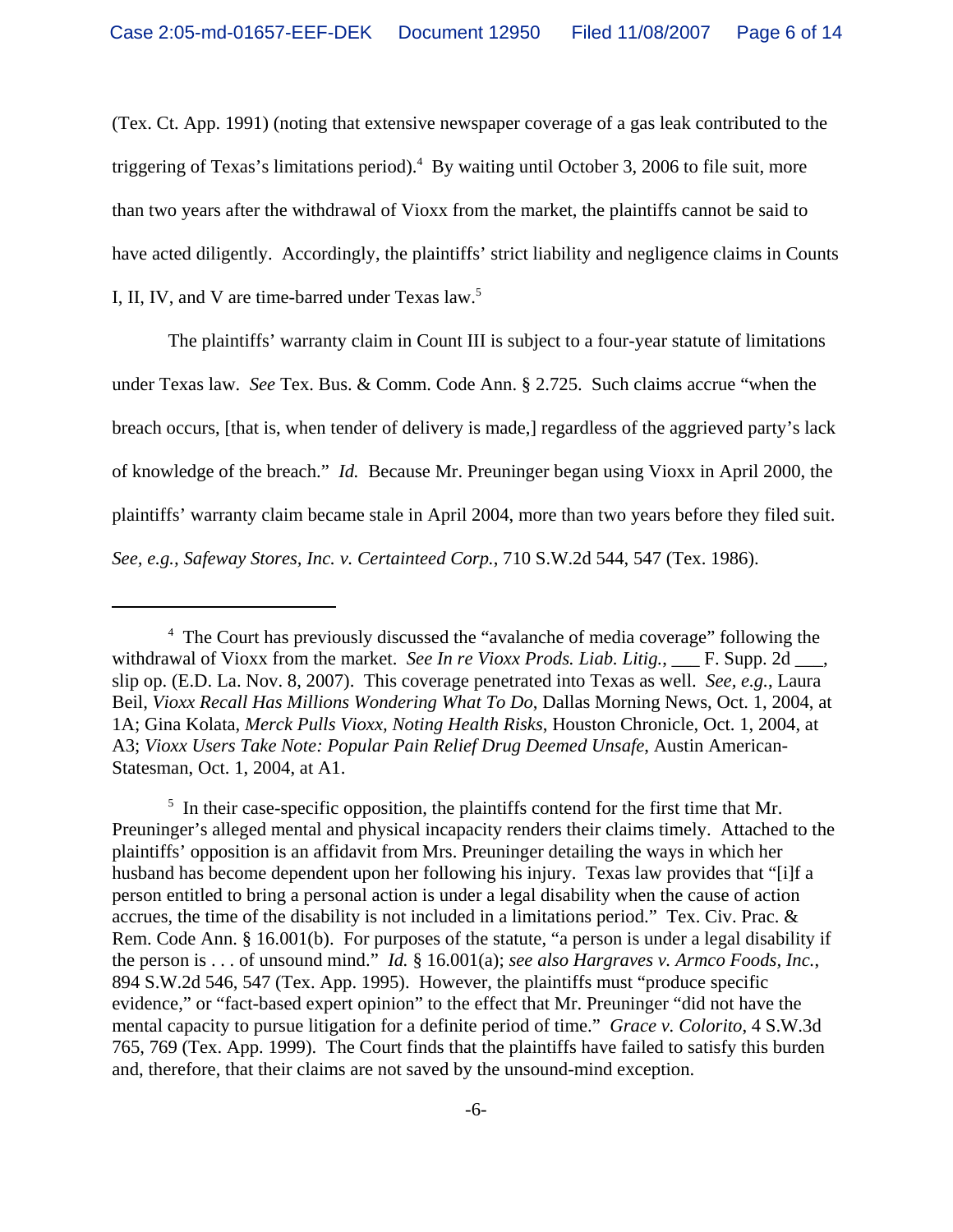Accordingly, the plaintiffs' warranty claim in Count III is also time-barred under Texas law.

The plaintiffs' fraud–misrepresentation–suppression claim in Count VI is subject to a four-year statute of limitations under Texas law. *See* Tex. Civ. Prac. & Rem. Code Ann. § 16.051. Assuming, as the Court has previously done, that this limitations period began to run on September 30, 2004 when Vioxx was withdrawn from the market, the plaintiffs' fraud–misrepresentation–suppression claim appears to be timely. Merck argues, however, that the plaintiffs have failed to allege that Merck made any false statements of "material" fact, but rather that the company merely failed to disclose certain information. Moreover, Merck argues that it did not have a duty to disclose any such information. Because the plaintiffs do in fact allege more than a mere omission on Merck's part, and based on the limited record presently before the Court, Merck's motion will be denied in part as it relates to the plaintiffs' fraud–misrepresentation–suppression claim in Count VI.6

Lastly, the Court finds that the plaintiffs' claims are not saved by *American Pipe* tolling under Texas law. Although Texas does recognize class action tolling, *see Grant v. Austin Bridge Constr. Co.*, 725 S.W.2d 366 (Tex. Ct. App. 1987), Texas has not explicitly adopted crossjurisdictional tolling. Moreover, several courts have suggested that Texas would not adopt cross-jurisdictional class action tolling. *See In re Enron Corp. Sec., Derivative, & "ERISA" Litig.*, 465 F. Supp. 2d 687, 719-22 (S.D. Tex. 2006); *Bell v. Showa Denko K.K.*, 899 S.W.2d 749, 757-58 (Tex. Ct. App. 1995). Absent clear guidance, the Court will not expand Texas's

<sup>6</sup> The Court does not, however, pass judgment on the *merits* of the Texas plaintiffs' fraud–misrepresentation–suppression claim. Indeed, although this claim may be timely, it is likely to face future challenges in terms of an enhanced burden of proof on causation and recoverable damages. Moreover, all such claims must also satisfy Rule 9(b)'s particularity pleading requirement.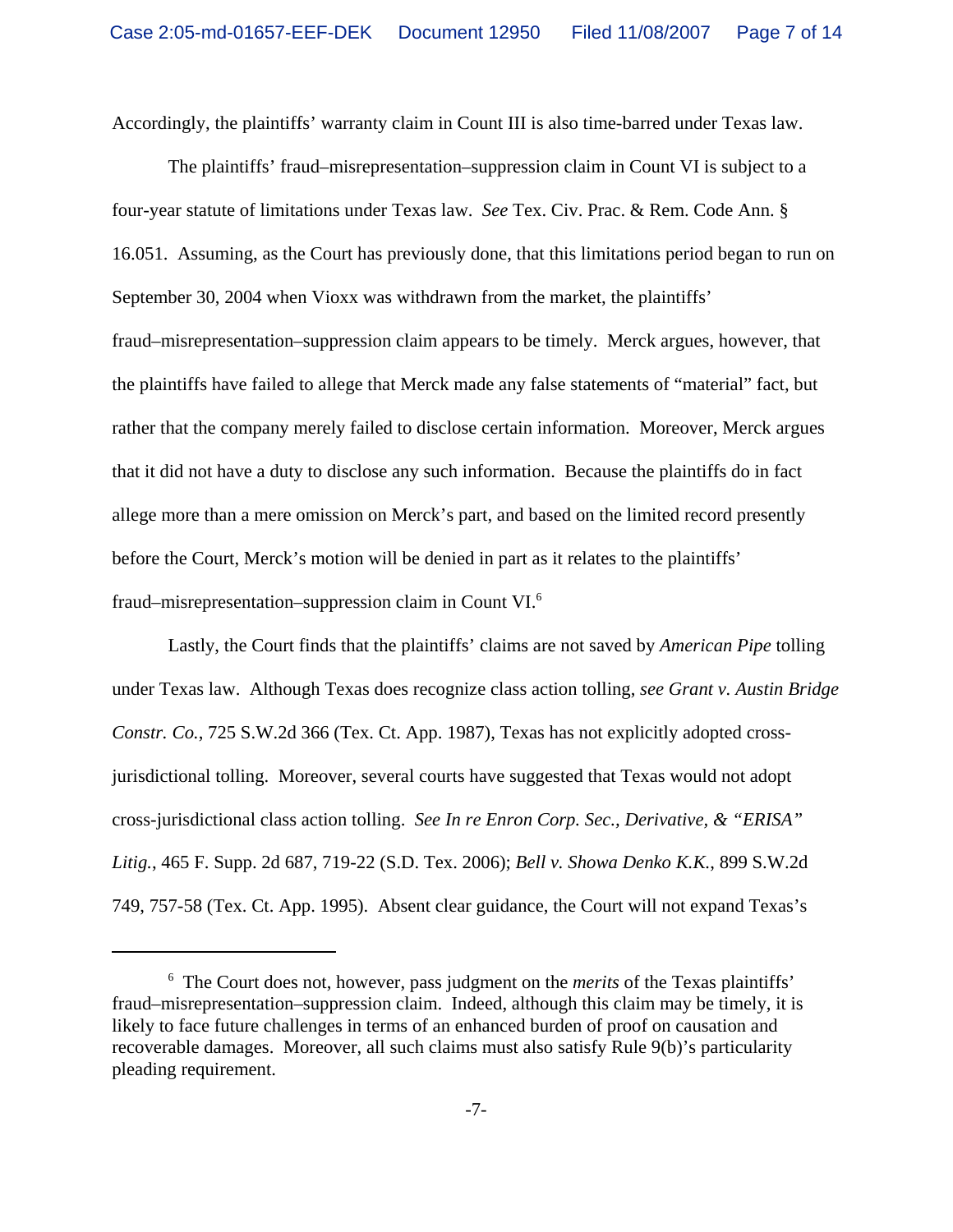class action tolling doctrine. *See, e.g., Wade v. Danek Med., Inc.*, 182 F.3d 281, 286-88 (4th Cir. 1999) ("[W]e reject appellants' argument that the Virginia Supreme Court would adopt a crossjurisdictional equitable tolling rule."). Because there have been no Vioxx personal injury class actions filed in the Texas state courts, the plaintiffs cannot rely on Texas's limited class action tolling doctrine.

### **B. California Plaintiffs**

Susan Robello's claims were filed directly in this Court pursuant to Pretrial Order No. 11 on August 15, 2007 as part of the *Tribby* case. Robello asserts claims for strict products liability–defective design (Count I), strict products liability–failure to warn (Count II), negligent design (Count III), negligence–failure to warn (Count IV), negligent misrepresentation (Count V), fraudulent omission–concealment (Count VI), breach of implied warranty (Count VII), and breach of express warranty (Count VIII). The Court previously discussed the use of direct filing in this MDL and has concluded that Louisiana's choice-of-law rules must be applied in such cases. *See In re Vioxx Prods. Liab. Litig.*, 478 F. Supp. 2d 897, 903-04 (E.D. La. 2007). Louisiana's choice-of-law rules for selecting the applicable limitations period in a particular case are set forth in Article 3549 of the *Louisiana Civil Code*. The Court has also previously concluded that, under Article 3549, Louisiana's prescription law does not breathe new life into claims that are otherwise stale under the law of the plaintiffs' home states. *See id.* at 911; *In re Vioxx Prods. Liab. Litig.*, \_\_\_ F. Supp. 2d \_\_\_, slip op. (E.D. La. Nov. 8, 2007). Accordingly, Merck will be entitled to summary judgment if Robello's claims are untimely under California law.

Viet Tran filed suit in California state court on October 4, 2006 and his case was

-8-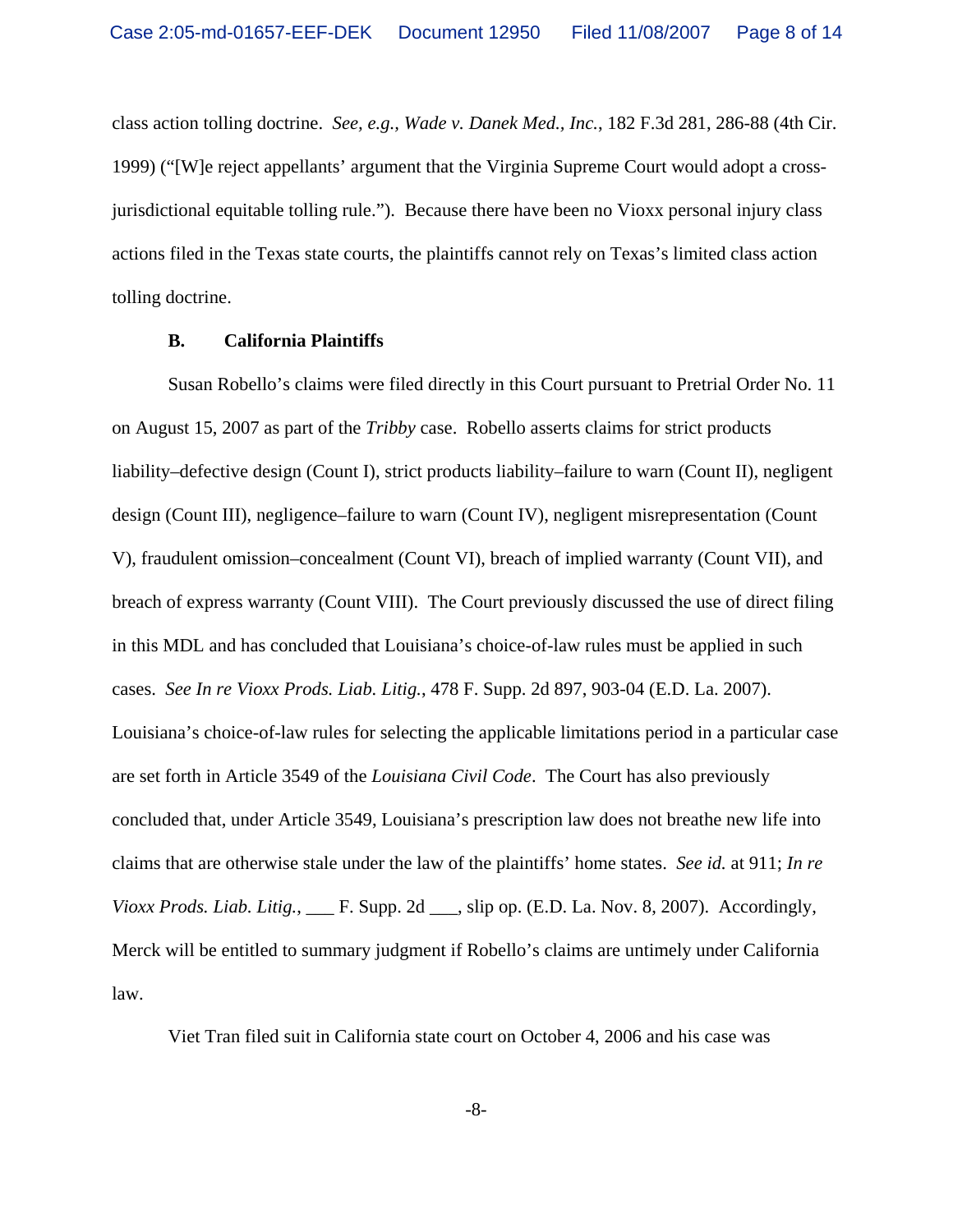subsequently removed and transferred into this MDL pursuant to 28 U.S.C. § 1407. Tran asserts claims for strict liability (Count I), negligence (Count II), and breach of warranty (Count III). In these circumstances, the Court will apply California's choice-of-law rules to select the applicable statutes of limitations. *See Ferens v. John Deere Co.*, 494 U.S. 516, 524 (1990). California's choice-of-law rules dictate that California's statutes of limitations apply in this case. *See Ashland Chem. Co. v. Provence*, 181 Cal. Rptr. 340, 341 (Cal. Ct. App. 1982). Accordingly, Merck will be entitled to summary judgment if Tran's claims are untimely under California law.

California employs a two-year limitations period for personal injury and wrongful death claims. *See* Cal. Civ. Proc. Code § 335.1. California's discovery rule provides that this limitations period commences when "the plaintiff discovers, or has reason to discover, the cause of action." *Norgart v. Upjohn Co.*, 981 P.2d 79, 88 (Cal. 1999). Moreover, pursuant to California's fraudulent concealment doctrine, "[a] defendant's fraud in concealing a cause of action against him will toll the statute of limitations, and that tolling will last as long as a plaintiff's reliance on the misrepresentations is reasonable." *Grisham v. Philip Morris U.S.A, Inc.*, 151 P.3d 1151, 1159 (Cal. 2007).

Applying these principles to the plaintiffs' strict liability and negligence claims, and drawing all justifiable inferences in their favor, the Court finds that, at the very latest, California's two-year statute of limitations began to run on September 30, 2004. Both the national and local media coverage of the withdrawal of Vioxx from the market were sufficient to put the plaintiffs on notice of a potential link between their alleged injuries and the use of Vioxx. *See, e.g., Grisham*, 151 P.3d at 1158 ("[E]vidence that information of a particular hazard has received widespread publicity may under some circumstances be a basis for granting summary

-9-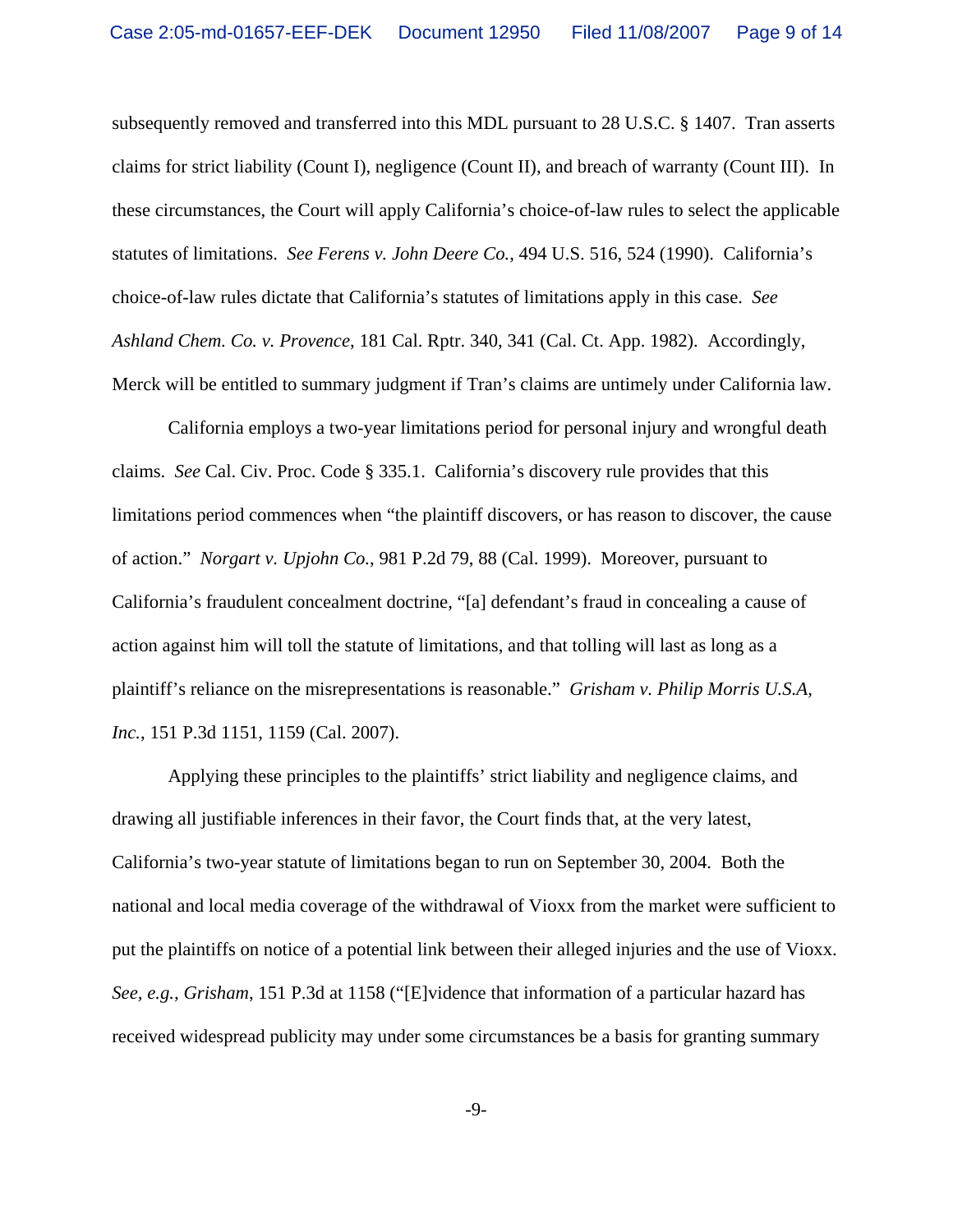judgment for defendants on statute of limitations grounds and for defeating a plaintiff's delayed discovery claim.").<sup>7</sup> By waiting until October 4, 2006 and August 15, 2007 to file their respective claims, more than two years after the withdrawal of Vioxx from the market, the plaintiffs cannot be said to have acted diligently. Accordingly, the plaintiffs' strict liability and negligence claims are time-barred under California law.

The plaintiffs' warranty claims and fraudulent omission–concealment claims are also subject to California's two-year statute of limitations. *See Rivas v. Safety-Kleen Corp.*, 119 Cal. Rptr. 2d 503, 511-13 (Cal. Ct. App. 2002) (collecting cases and noting that California's products liability limitations period applies to fraud and warranty claims when the alleged breaches led to personal injuries). Accordingly, for the reasons expressed above, the plaintiffs' warranty claims and fraudulent omission–concealment claims are also time-barred under California law.

Additionally, the Court finds that the plaintiffs' claims are not saved by *American Pipe* tolling under California law. Indeed, the California Supreme Court has rejected the application of *American Pipe* tolling in mass-tort personal injury cases. *See Jolly v. Eli Lilly & Co.*, 751 P.2d 923, 933-38 (Cal. 1988). The *Jolly* case is directly on point and precludes the application of *American Pipe* in the instant cases against Merck. Accordingly, the plaintiffs cannot rely on California's limited class action tolling doctrine.

 $7$  The Court has previously discussed the "avalanche of media coverage" following the withdrawal of Vioxx from the market. *See In re Vioxx Prods. Liab. Litig.*, \_\_\_ F. Supp. 2d \_\_\_, slip op. (E.D. La. Nov. 8, 2007). This coverage penetrated into California as well. *See, e.g.*, Barbara Felder Ostrov, *Company Pulls Arthritis Drug; Study Shows Heart-Attack Risk*, Mercury News (San Jose, CA), Oct. 1, 2004, at 1A; Sabin Russell, *Arthritis Drug Vioxx Yanked Off Market*, San Francisco Chronicle, Oct. 1, 2004, at A1.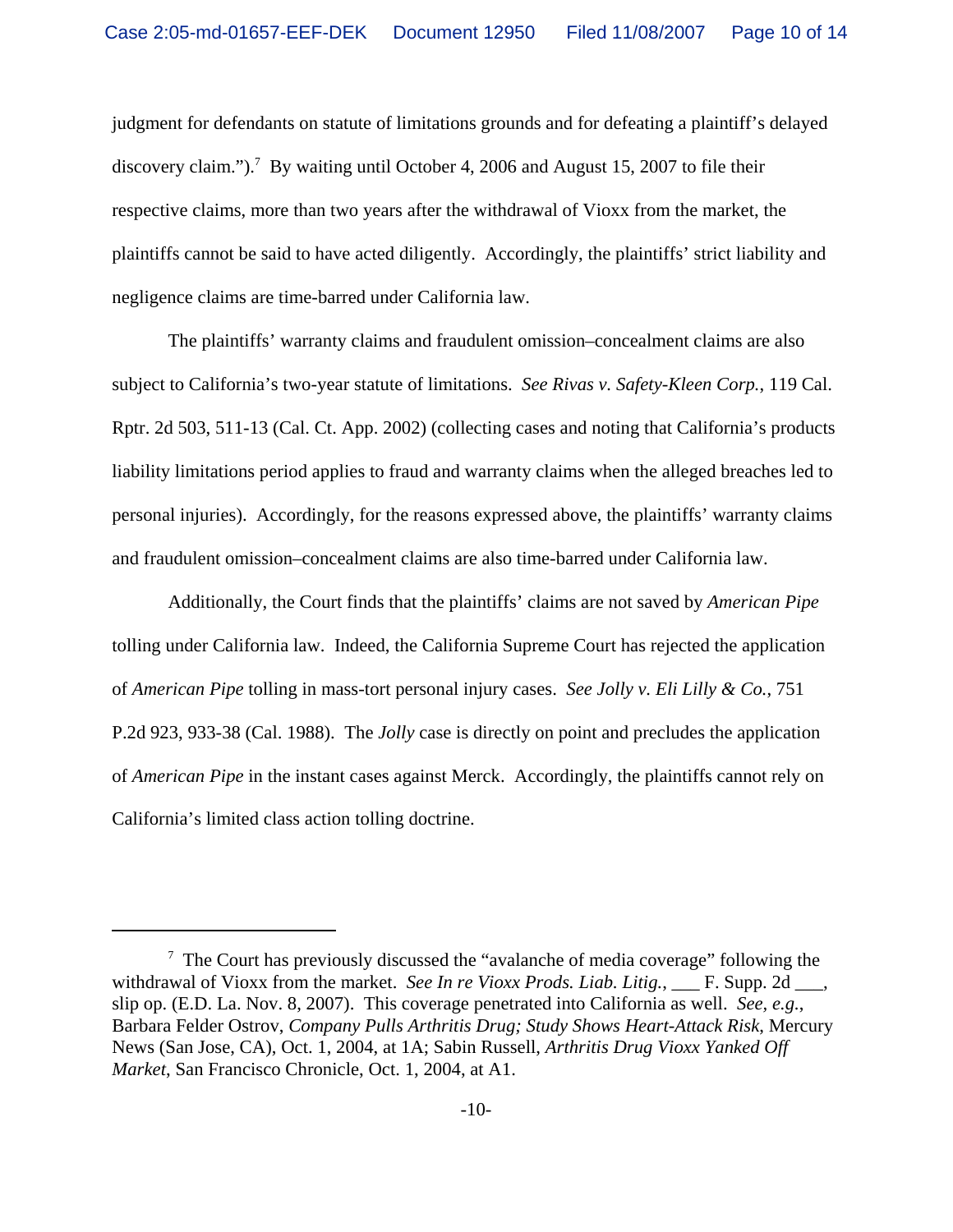### **C. Indiana Plaintiff**

The Indiana plaintiff identified in the instant motion filed suit in the United States District Court for the Southern District of Indiana on March 16, 2007, and his case was subsequently transferred into this MDL pursuant to 28 U.S.C. § 1407. David Wyser asserts claims for negligent design–failure to reasonably test–failure to warn (Count I), strict liability (Count II), fraud (Count III), and constructive fraud (Count IV). In these circumstances, the Court will apply Indiana's choice-of-law rules to select the applicable statutes of limitations. *See Ferens v. John Deere Co.*, 494 U.S. 516, 524 (1990). Indiana's choice-of-law rules dictate that Indiana's statutes of limitations apply in this case. *See Horvath v. Davidson*, 264 N.E.2d 328 (Ind. Ct. App. 1970).

Indiana employs a two-year limitations period for personal injury claims. *See* Ind. Code § 34-1-2-2. Indiana's discovery rule provides that this limitations period does not begin to run until "the plaintiff knew, or in the exercise of ordinary diligence, could have discovered that an injury had been sustained as a result of the tortious act of another." *See Wehling v. Citizens Nat'l Bank*, 586 N.E.2d 840, 843 (Ind. 1992). Moreover, pursuant to Indiana's fraudulent concealment doctrine, the limitations period will be tolled where "the wrongdoer was not simply silent but committed affirmative acts designed to conceal the cause of action." *Horn v. A.O. Smith Corp.*, 50 F.3d 1365, 1372 (7th Cir. 1995); *see* Ind. Code § 34-11-5-1. However, "[w]hen a plaintiff learns of information that would lead to the discovery of the cause of action through diligence, the statute of limitations begins to run, regardless of concealment." *Miller v. A.H. Robins Co.*, 766 F.2d 1102, 1106-07 (7th Cir. 1985).

Applying these principles to the plaintiff's strict liability and negligence claims in Counts

-11-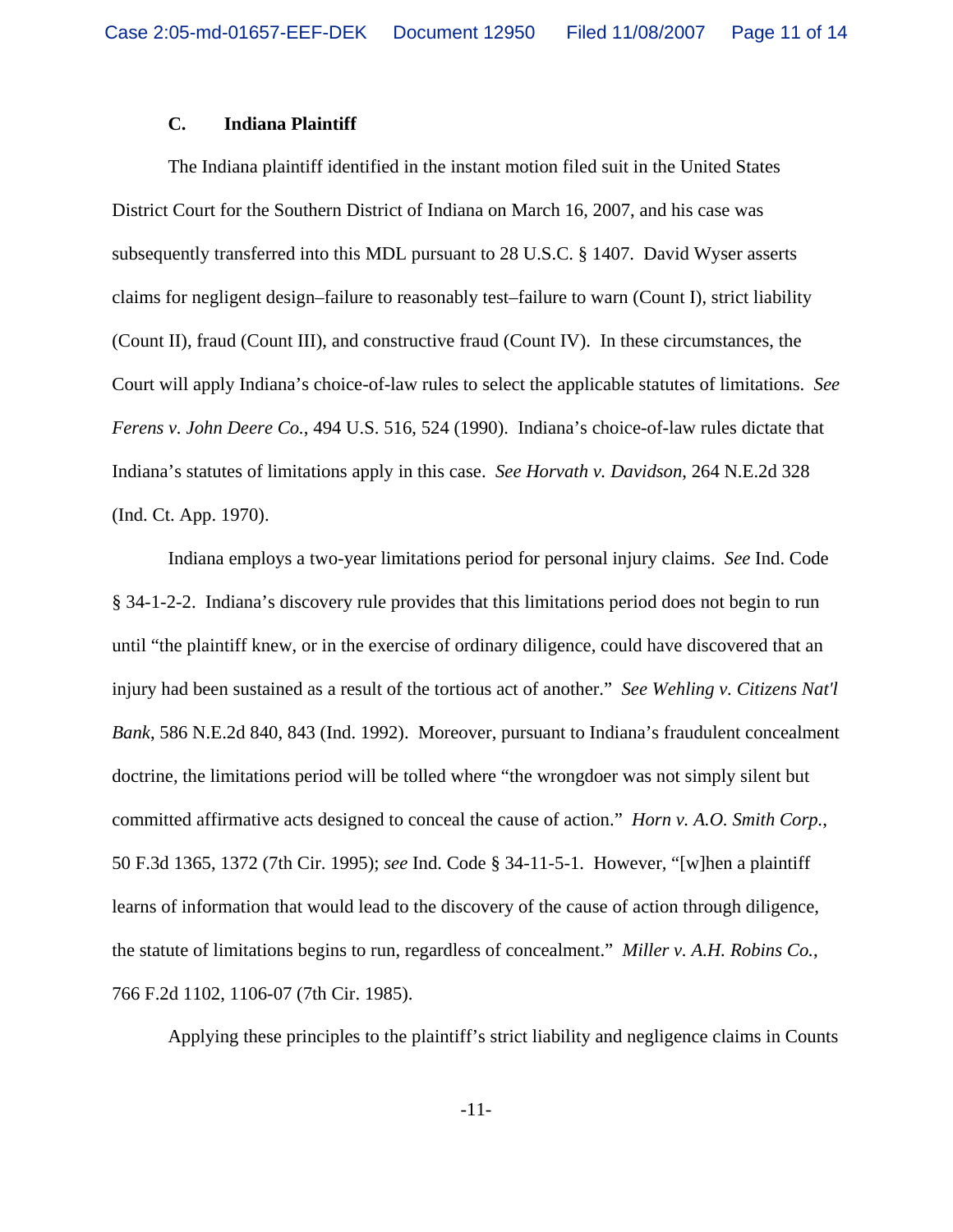I and II, and drawing all justifiable inferences in his favor, the Court finds that, at the very latest, Indiana's two-year statute of limitations began to run on September 30, 2004. Both the national and local media coverage of the withdrawal of Vioxx from the market were sufficient to put the plaintiff on notice of a potential link between his alleged injuries and the use of Vioxx.<sup>8</sup> By waiting until March 16, 2007 to file suit, more than two years after the withdrawal of Vioxx from the market, the plaintiff cannot be said to have acted diligently. In his case-specific opposition, the plaintiff argues that factual disputes preclude summary judgment in his case, including those concerning whether short-term Vioxx users were put on sufficient notice at the time the drug was withdrawn from the market. However, this argument was recently rejected in the coordinated Vioxx proceedings in New Jersey state court:

There was, from before the drug was taken off the market, a debate about long-term versus short-term use of the drug. From before the withdrawal dates, plaintiffs argued that even short term use could cause heart attacks and even today Merck argues that short term use doesn't result in heart attacks, despite the various studies and publications that have been published in the medical journals over the last few years. . . . It is clear from the overwhelming weight of authority that plaintiff's attempts to parse the claims against defendant into short-term user and long-term user discovery dates is not appropriate. Plaintiff was aware of Vioxx as the potential cause of her heart attack following Vioxx's withdrawal from the market.

*Oldfield v. Merck & Co., Inc.*, No. ATL-L-2-07, slip op. at 4-5 (N.J. Sup. Ct. Oct. 15, 2007).

This Court agrees. Accordingly, the plaintiff's strict liability and negligence claims in Counts I

and II are time-barred under Indiana law.

The plaintiff's fraud and constructive fraud claims in Counts III and IV are also subject

<sup>&</sup>lt;sup>8</sup> The Court has previously discussed the "avalanche of media coverage" following the withdrawal of Vioxx from the market. *See In re Vioxx Prods. Liab. Litig.*, F. Supp. 2d slip op. (E.D. La. Nov. 8, 2007). This coverage penetrated into Indiana as well. *See, e.g.*, Jeff Swiatek, *Lilly Had Its Own Bad Bout With An Arthritis Drug*, The Indianapolis Star, Oct. 1, 2004, at 1C.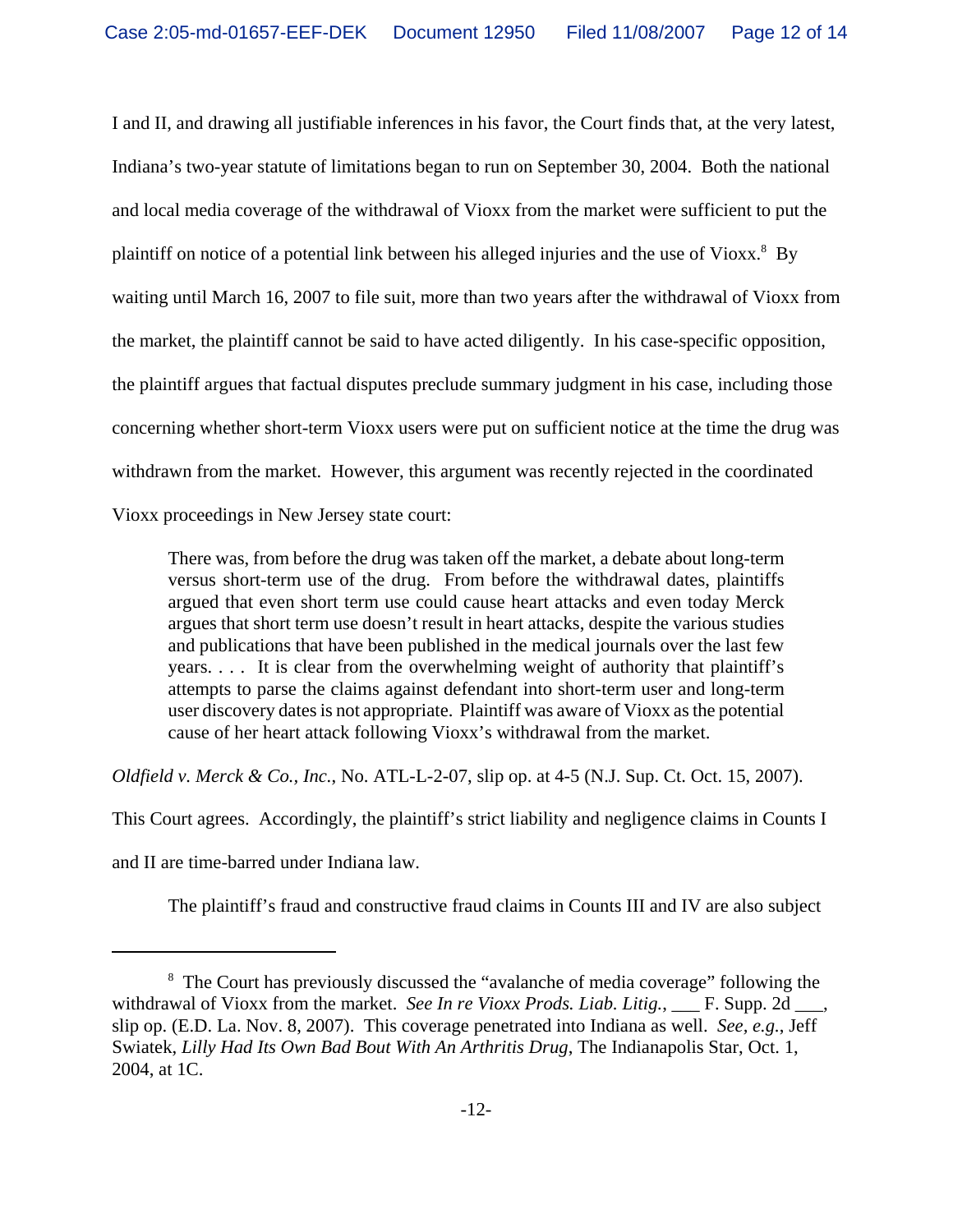to Indiana's two-year statute of limitations. *See Shideler v. Dwyer*, 417 N.E.2d 281, 285 (Ind. 1981) (collecting cases and noting that "though parties confronted with a limitations problem often attempt . . . to evade such difficulties by reliance upon pleading technicalities, the courts have consistently rebuffed these efforts in favor of substantive analysis."). Accordingly, "inquiring into the nature of the alleged harm," the Court finds that the "substance" of the plaintiff's cause of action in the instant case is one of personal injury. *See Whitehouse v. Quinn*, 477 N.E.2d 270, 274 (Ind. 1985). Therefore, for the reasons expressed above, the plaintiff's fraud and constructive fraud claims in Counts III and IV are also time-barred under Indiana law.9

Lastly, the Court finds that the plaintiff's claims are not saved by *American Pipe* tolling under Indiana law. Although Indiana does recognize class action tolling, *see Ling v. Webb*, 834 N.E.2d 1137, 1141-42 (Ind. Ct. App. 2005), Indiana has not explicitly adopted crossjurisdictional tolling. In his case-specific opposition, the plaintiff argues that a Vioxx class action filed in Indiana federal court operates to toll the statute of limitations in his case. Absent clear guidance, however, the Court will not expand Indiana's class action tolling doctrine. *See, e.g., Wade v. Danek Med., Inc.*, 182 F.3d 281, 286-88 (4th Cir. 1999) ("[W]e reject appellants' argument that the Virginia Supreme Court would adopt a cross-jurisdictional equitable tolling rule."). Because there have been no Vioxx personal injury class actions filed in the Indiana state

<sup>&</sup>lt;sup>9</sup> In his case-specific opposition, the plaintiff argues that his fraud claims are timely under Indiana's six-year statute of limitations for "[a]ctions for relief against frauds." *See* Ind. Code § 34-11-2-7. Moreover, the plaintiff contends that the *Shideler* and *Whitehouse* decisions have been interpreted narrowly and that they do not govern the instant case. *See, e.g., Lawyers Title Ins. Corp. v. Pokraka*, 595 N.E.2d 244, 246 (Ind. 1992). This Court disagrees and will faithfully adhere to *Shideler*'s "substantive analysis." *See, e.g., Lewis v. Methodist Hosp., Inc.*, 326 F.3d 851, 853-56 (7th Cir. 2003); *Davis v. George S. Olive & Co.*, 731 F. Supp. 1380, 1382- 84 (S.D. Ind. 1990).